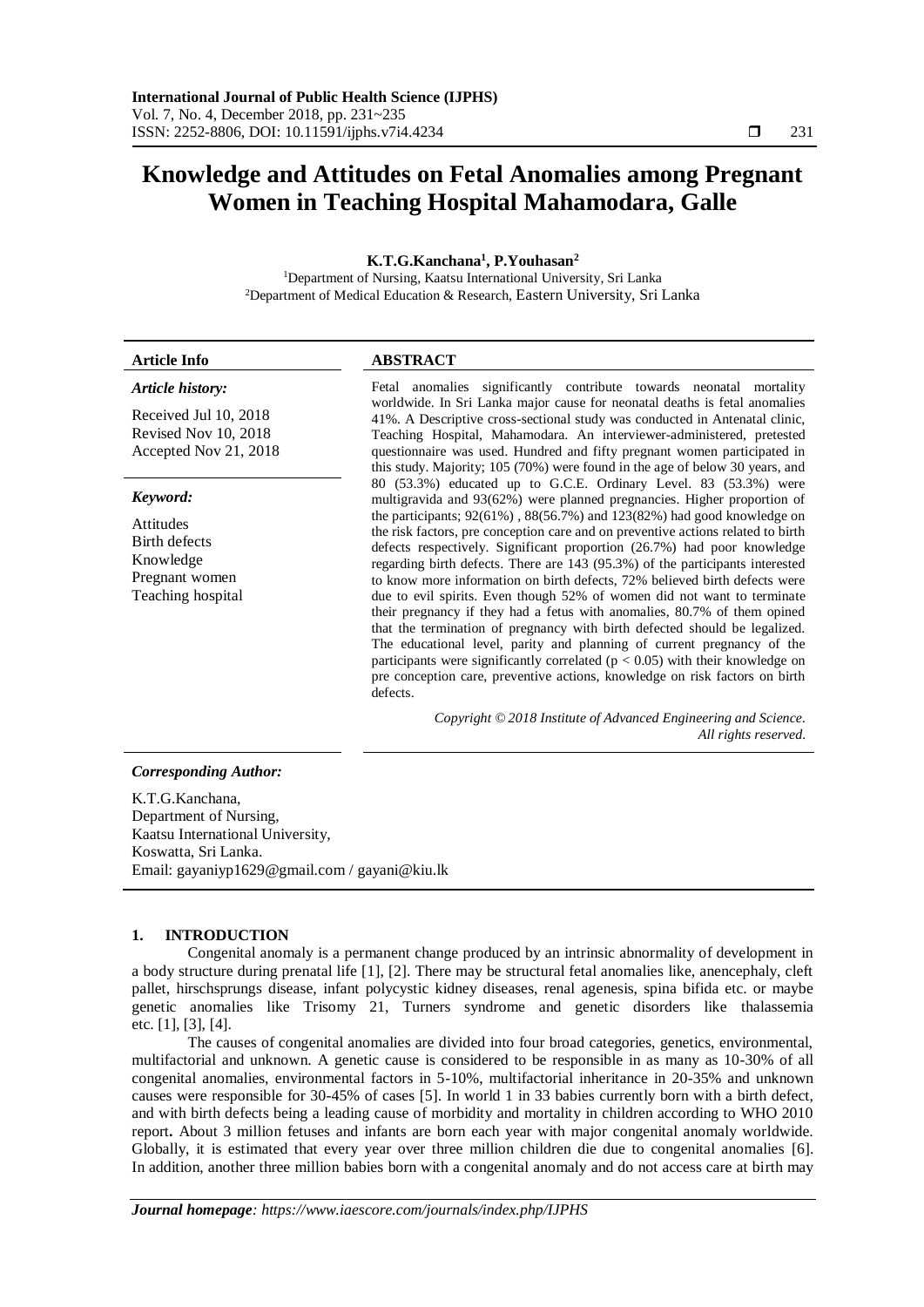be disabled for life [7]. The risk of major congenital anomalies in industrialized countries is around 3-5 % [8].

Factors influencing fetal anomalies include genetic factors, environmental factors like pollution, radiation, maternal factors like diabetic mellitus, and late age of pregnancy, uncertain medications, nutrition deficiencies, maternal infections, obesity and etc**.** A study has shown mothers of gravidity 4 or more had significant higher incidence of having congenitally malformed child (40% of them CNS malformation) when comparing to mothers of lower gravidity [3]. However fetal anomalies can occur in any family regardless of age, gender, social level, race, health status, economic status or education. But those above mention exposures may or can increase development of congenital anomalies [3]. Most children who are born with major congenital anomalies and survive infancy are affected physically, mentally or socially and can be at increased risk of morbidity due to various health disorders. In Sri Lanka every year nearly 1.13% of infant deaths occur due to fetal anomalies. The rate of fetal anomalies in Sri Lanka is 6.77% according to World Health Organization (WHO) 2015 World Health Ranking publication. In Sri Lanka main causes for neonatal deaths still congenital anomalies 41%, prematurity 26%, birth asphyxia 12% and neonatal infection 11% [6], [9].

In Sri Lanka unmet need for family planning of 8.4% and teenage pregnancy rate 6.5% had been reported [8], [10]. Teenage pregnancies were significantly associated with poor education, poverty, anemia, pregnancy induced hypertension and preterm delivery which ultimately will be a risk factor for giving birth to a congenitally abnormal baby [8], [11].

Though worldwide campaign has been carried out to raise awareness about fetal anomalies among the in general public and especially among women at childbearing age, Sri Lanka does not have a wellorganized program of pre conceptual care other than prenatal supplementation with folic acid and rubella vaccination [12]. However the national data for the population coverage of folic acid supplementation is not available in Sri Lanka. According to a research finding in Sri Lanka, knowledge of the value of early registration with a Public Health Midwife (PHM) and preconception rubella vaccination, and the risks associated with increased age, consanguinity, and exposure to passive smoking were satisfactory [8]. Knowledge regarding pregnancy planning, awareness of Pre Conception Care (PCC), and effects of prepregnancy weight on fertility, folic acid supplementation, birth defects, fertile period and birth spacing were unsatisfactory; which is need to be addressed. As well as the majority of the risk factors are preventable in birth defects and in Sri Lanka according UN World Abortion Policies 2011- UN Department of Economic and Social Affaires/Population Division details, section 306 of the Penal Code "Whoever, before the birth of any child, does any act with the intention of thereby preventing that child from being born alive, or causing it to die after its birth, and does by such act prevent that child from being born alive, or causes it to die after its birth, shall if such act be not caused in good faith for the purpose of saving the life of the mother, be punished with imprisonment of either description for a term which may extend to ten years, or with fine or with both": due to this law though the fetus with birth defect is identified earlier parents don't have legal right to terminate pregnancy in Sri Lanka [13], [14].

Therefore, the study aimed to assess whether the knowledge of fetal anomalies in pregnant women have relationship with socio-demographic characteristics, to assess the knowledge of pregnant women regarding pre conceptual care, causes, risk factors and preventive knowledge regarding fetal congenital anomalies, to assess the attitudes of pregnant women towards fetal anomalies and to assess amount of votes given by pregnant mothers reflecting neediness to rectify legal laws for termination of fetus with anomalies/birth defects. Up to now few studies on knowledge and attitudes on fetal anomalies among pregnant women have been conducted in Sri Lanka. Proper knowledge about fetal anomalies can lead to early diagnosis, treatments and effective primary prevention of fetal anomalies which is an achievable goal [2], [15].

## **2. RESEARCH METHOD**

A descriptive cross-sectional study was conducted in Antenatal clinic of Teaching Hospital, Mahamodara. We were assuming that 6.77% of fetal anomaly prevalence in Sri Lanka according to WHO 2014 World Health Ranking report, the required sample size of 150 had been calculated. An intervieweradministered, pretested questionnaire was used.

There are three sections included in the instrument: socio demographic details of the participants (Part A), knowledge regarding congenital/fetal anomalies (Part B) and attitudes of pregnant mothers regarding birth defects/fetal anomalies (Part C). Part (A) contains socio demographic details of the participant's; area or home town, age, civil status, religion, educational level, occupation, monthly income, parity and current pregnancy (planned or not planned). Part (B) is to assess maternal specific knowledge on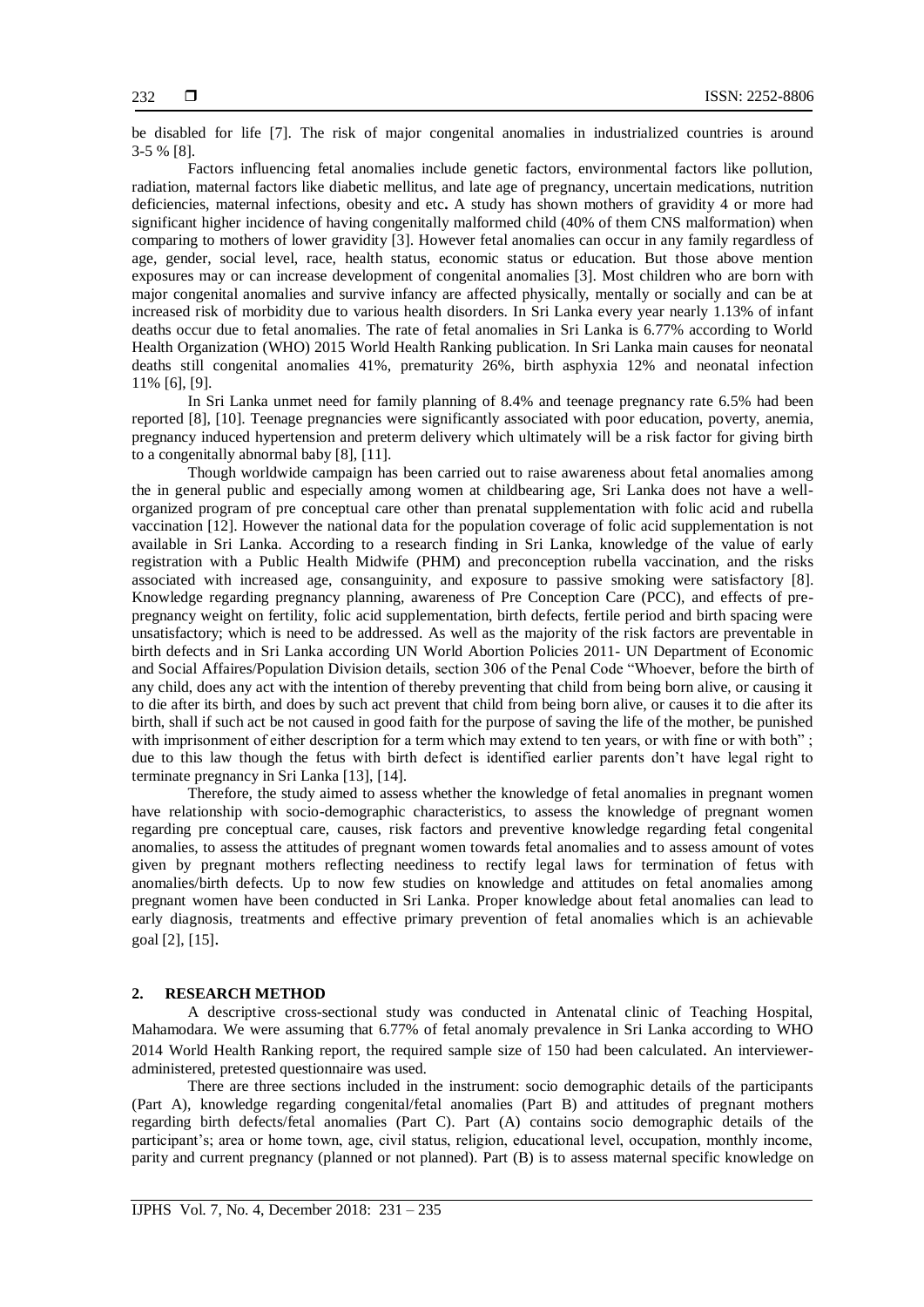fetal anomalies, specific knowledge on risk factors and causes, specific knowledge on pre conception care and specific knowledge on preventive actions on birth defects/ fetal anomalies.

There were 21 questions to assess maternal knowledge on fetal anomalies. Specific knowledge on risk factors and causes were evaluated using 11 separate questions. Seven specific questions were used to assess the maternal knowledge on pre conception care knowledge and preventive actions on birth defects were assessed using 8 questions. All the questions are close ended questions. Each correct answer score one mark and zero mark given for each wrong answer. Part (C) is to assess attitudes of the pregnant mothers towards fetal anomalies/birth defects. 10 separate questions were used for assessing attitudes of pregnant mothers regarding birth defects. Part B and C were assessed based on the marks them obtained. It was categorized as: 100-60% Good knowledge; 59.9-40% Average knowledge; 39.9-00% Poor knowledge

## **2.1. Statistical analysis**

Data entry and analysis were conducted using SPSS 20 (Percentages and, Pearson Chi Squired test was used to determine the association between the knowledge and the attitudes on birth defect among the participants and their socio-demographic characteristics) and Excel 2007.

#### **2.2. Ethical aproval**

Approval for implementation of this study was obtained from ethical review committee of Faculty of Medicine, University of Ruhuna and permission to visit antenatal clinic was obtained from Director of Teaching Maternity Hospital Mahamodara, Galle.

### **3. RESULTS AND ANALYSIS**

A total of 164 consented to participate in the study and among that 150 participants were selected for research as 10 were used to pretest (Pilot Study) and 4 participants were willingly withdrawn from the study after completing a part of questionnaire.

#### **3.1. Knowledge regarding birth defects**

Table 1 shows the majority of the pregnant mothers were from Galle (64%), 70% of mothers' age were less than 30 years, married (92%) and Buddhist (91.3%). Multiparous or grand-parous women (55.3%) and they were educated up to Ordinary Level (53.3%). 88.7% was unemployed and (42%) of their monthly income lies between 15000-25000 Sri Lankan rupees, 62% of women's current pregnancy was pre planned.

| Knowledge type                                                              | Demographic factor            | Pearson Chi – Value | $p - value (2 \text{ sided})$ |
|-----------------------------------------------------------------------------|-------------------------------|---------------------|-------------------------------|
| Maternal specific knowledge on                                              | Education                     | $26.273*$           | $0.001*$                      |
| birth defects.                                                              | Religion                      | $17.212*$           | $0.028*$                      |
|                                                                             | Planning of current pregnancy | 21.980*             | $0.000*$                      |
|                                                                             | Education                     | 19.508*             | $0.012*$                      |
|                                                                             | Parity                        | $6.303*$            | $0.043*$                      |
| Maternal specific knowledge on<br>risk factors related to birth<br>defects. | Planning of current pregnancy | 13.111*             | $0.001*$                      |
|                                                                             | Planning of current pregnancy | 22.556              | $0.001*$                      |
| Maternal specific knowledge on<br>pre conception care.                      | Education                     | $23.164*$           | $0.003*$                      |
|                                                                             | Civil status                  | 35.559*             | $0.001*$                      |
| Maternal specific knowledge on                                              | Education                     | 29.788*             | $0.001*$                      |
| prevention actions on birth<br>defects                                      | Planning of current pregnancy | 23.245*             | $0.001*$                      |
| .<br>$\sim$ $\sim$ $\sim$                                                   |                               |                     |                               |

Table 1. Association of Demographic Factors on the Knowledge Regarding Birth Defects

\* -P value less than 0.05

Fifty four percentage of the women not aware about the foods rich in folic acid thought 84% of the pregnant women knew that folic acid intake should be start before getting pregnant and 90% of the women knew it is important to take folic acid during first 3 months in pregnancy. Specific knowledge on birth defects with good knowledge 69.3%, specific knowledge on risk factors and causes related to birth defects with good knowledge 61%, specific knowledge on pre conceptual care with good knowledge 58.7% and specific knowledge on preventive action with good knowledge 82%. Significant proportion (26.7%) had poor knowledge regarding birth defects.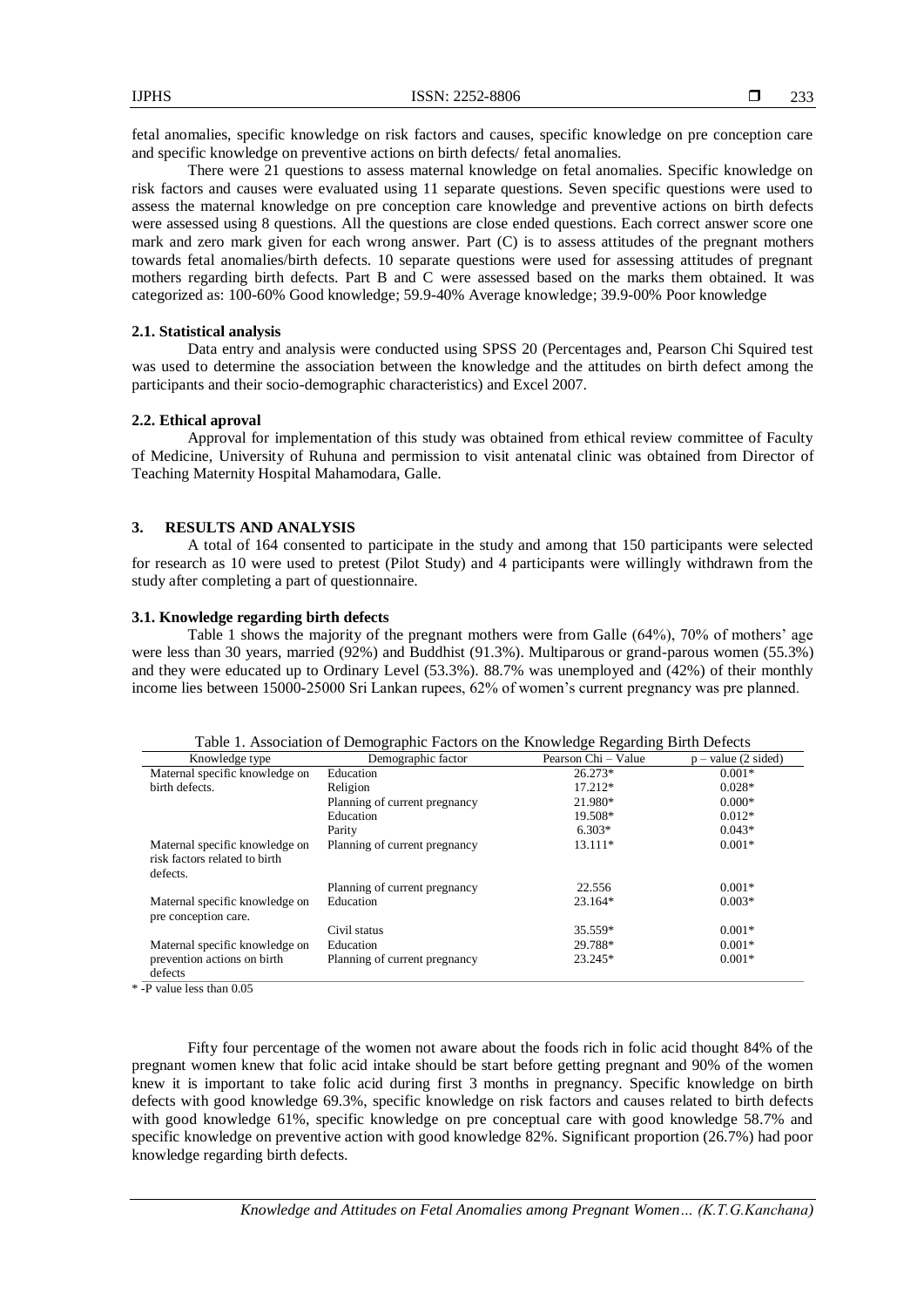According to the Pearson Chi Test; there is an association between maternal specific knowledge on birth defects with religion, educational level, planning of current pregnancy, an association between maternal specific knowledge on risk factors related to birth defects with educational level, parity and planning of current pregnancy and an association between maternal specific knowledge on pre conception care with, educational level and planning of current pregnancy.

## **3.2 Attitudes regarding birth defects**

Seventy-six percentage of pregnant mothers received information regarding birth defects from PHM. 87.3% 0f pregnant mothers had positive and satisfactory attitudes towards birth defects as shown in Table 2. Majority of the participant wish to know more details on birth defects (95.3%), 72% believed that the birth defects are caused by evil spirits and they feel pity (90%) and wanting to help such children (81.3%).

Seventy-seven point three percentages agreed with seeking help from spiritual actions for the defected children by birth. Sixty-three point three percentages did not think defected child is a burden for their parents and they do not wish abandons the child (65.3%). Majority wishes to terminate the pregnancy if they conceive a fetus with birth defect (82.7%) and 80.7% of them opined that the termination of pregnancy with birth defected should be legalized in Sri Lanka. There was a significant association between maternal level of knowledge and attitudes on birth defects as the p= 0.001, an association between the attitudes on birth defects and there level of education  $p = 0.043$  an the association between the attitude and knowledge on risk factors p= 0.001and an association between knowledge on preventive actions and the attitude of on birth defects  $p= 0.001$ . In the study sample 87.3% Of pregnant mothers had positive and satisfactory attitudes which represent the majority.

| Table 2. Frequency of Attitudes   |           |            |  |  |
|-----------------------------------|-----------|------------|--|--|
| Attitude                          | Frequency | Percentage |  |  |
| Positive – satisfactory attitudes |           | 87.3       |  |  |
| Negative-unsatisfactory attitudes |           | 12 7       |  |  |

#### **4. CONCLUSION**

Pregnant women in Galle had good knowledge on Birth Defects. The knowledge on birth positively correlates with the level of education, parity and planning of current pregnancy of the participants. Significant proportion of women's had poor knowledge regarding birth defects according to the WHO 2016 Report.

The attitudes regarding birth defects seem to be positively correlated with their level of education and level of knowledge. There is a need for legalizing laws for termination of a birth defected pregnancy. Previous studies and experiences had showed that the care and prevention of birth defects are feasible and can be cost-effective.

To improve knowledge and attitudes regarding birth defects as well as the preventive knowledge; medical officers of health, public health midwives and nurses as well as general practitioners should be motivated and trained to provide preconception health education, preventive actions on birth defects and knowledge on risk factor and causes for birth defects to women in their booking visit, newly wedded couples and women in reproductive age, educate the community, health professionals and workers, policy makers, the media, and other stakeholders about birth defects and the opportunities for effective care and prevention, promote family planning, allowing couples to space pregnancies, plan family size, define the ages at which they wish to complete their family and reduce the proportion of unintended pregnancies which will ultimately help to reduce the number of unplanned pregnancies and reducing the rate of not having pre conception care before getting pregnant, development of appropriate information, education and communication and outreach materials should inform women of true causes for birth defects which help to reduce the burden of guilt they feel, the stigmatization from the community, and provide guidance on caring for women who have pregnancy outcomes and have children with disabilities due to birth defects, educate to the couple can take with their health care provider to maximize the chances of a planned pregnancy and a healthy pregnancy, providing information to general public on referral services for treatment, surgery, care and rehabilitation; community rehabilitation services; and family support programmes and institutions and organizations which provide care and education for handicapped children with birth defects, strengthening researches and studies on etiology, risk factors, diagnosis and prevention of congenital anomalies among fetus should be encouraged, salt iodization/fortification of the food supply with folic acid and irons supplementation or food fortification and